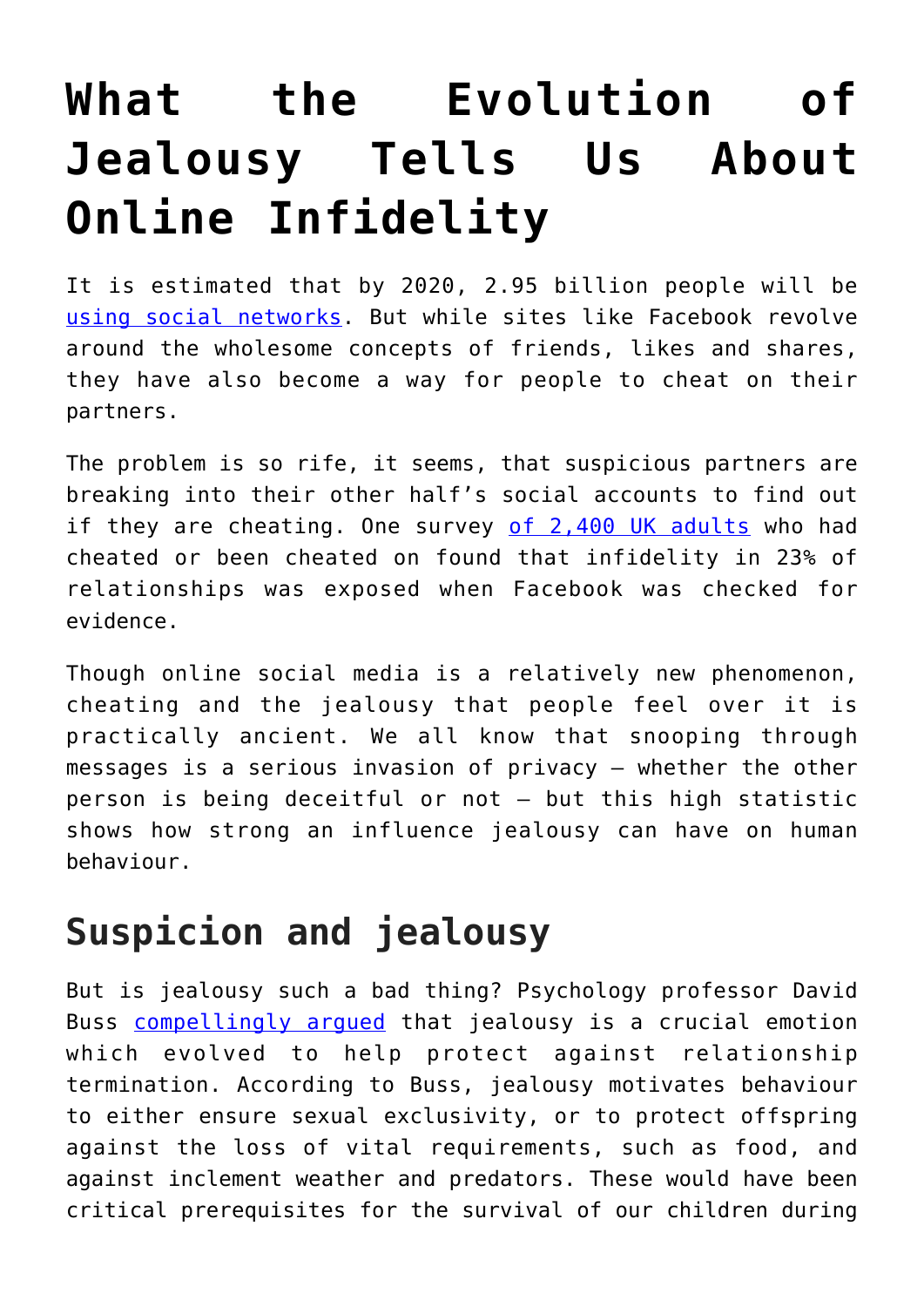our evolutionary past.

According to this theory, losing sexual exclusivity would have been costlier for men, as his partner's engagement in sexual infidelity could result in his rearing another man's child. So men have evolved to be [more sexually jealous](http://journals.sagepub.com/doi/abs/10.1111/j.1467-9280.1992.tb00038.x).

By contrast, the theory states that securing vital resources would be more important for ancestral women in order to ensure the survival of her offspring. So a male partner's emotional involvement with another woman would inevitably mean the diversion of resources away from her to her rival. This means that women have evolved to be [more emotionally jealous](https://www.psychologytoday.com/blog/homo-consumericus/200906/men-and-women-experience-sexual-and-emotional-infidelity-differently).



Digital betrayal. [Shutterstock](https://www.shutterstock.com/image-photo/sad-woman-texting-closeup-portrait-upset-349497446?src=La3KQZ_2wRGHA8cviZmd1w-1-72)

This is precisely what Buss and colleagues [confirmed in 1992](http://courses.washington.edu/evpsych/SexDifferencesinJealousy.pdf) when they asked participants in a study to imagine two scenarios. The first was that the participant's partners were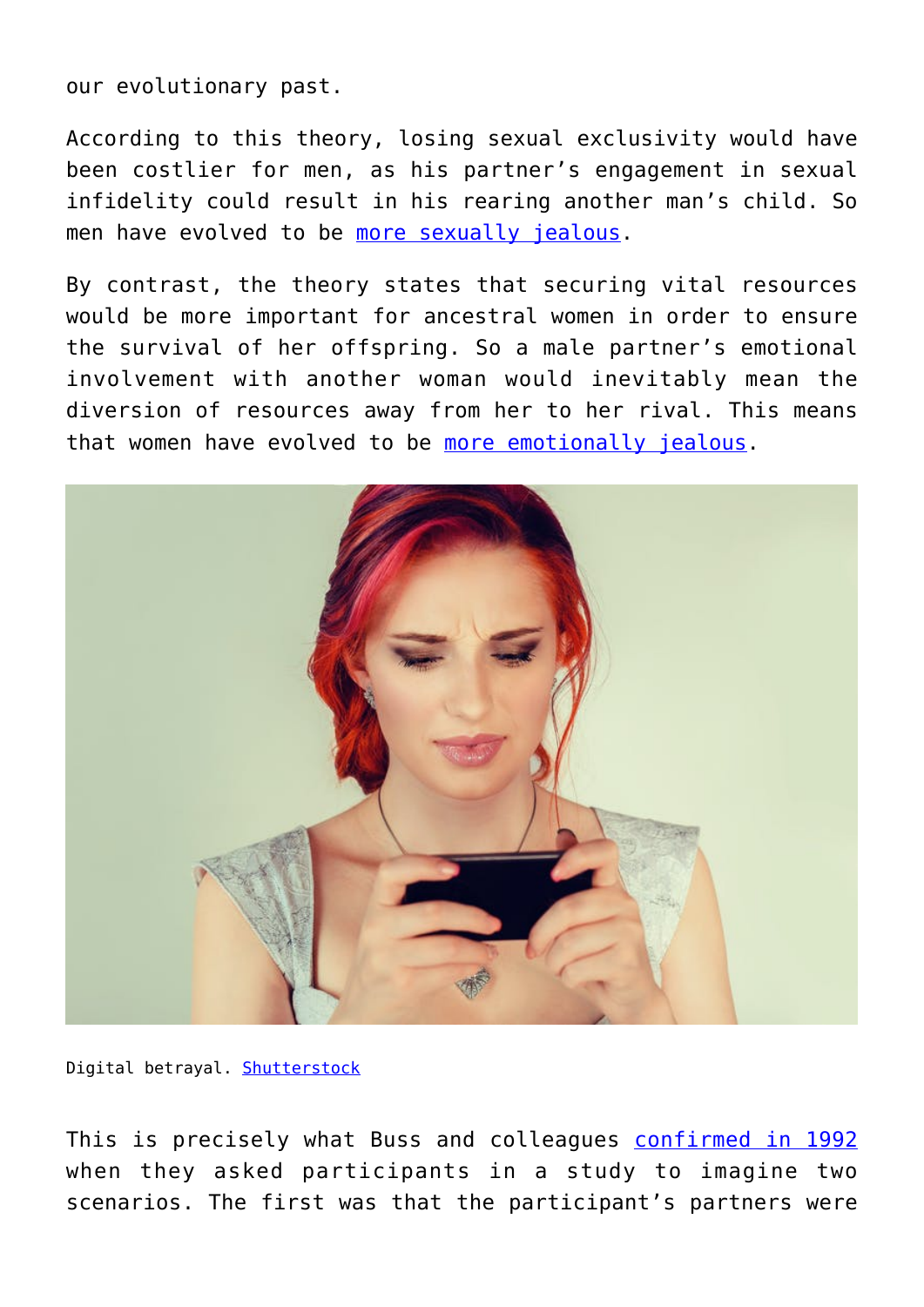involved in a sexual liaison with someone else. The second scenario revealed that their partner was involved in an emotional liaison with another person.

Buss found that significantly higher numbers of men would opt for the sexual scenario as being more distressing (60% compared to 40% of women) while significantly higher numbers of women (83% compared to 17% men) said that the emotional scenario caused more distress. Similar differences in gender responses were also found when Buss measured physiological arousal to hypothetical scenarios which revealed either sexual or emotional infidelity.

## **Green eyes**

[Subsequent research](https://repository.cardiffmet.ac.uk/handle/10369/8979) using different methods and participants from [different cultures,](https://www.sciencedirect.com/science/article/pii/S0191886914004802) have confirmed these gender differences when it comes to relationship jealousy. And through my own research, I have been applying what we know about this ancient emotion to the technological age.

As technology has given us unprecedented access into each others' lives, some say relationships have [changed](https://theconversation.com/how-facebook-could-be-threatening-your-romantic-relationship-60391)  $fundamentaly - but does the same apply to how we feel$ jealousy?

To explore this, I have used fictional but realistic Facebook or Snapchat messages either sent by one's own partner or received from a rival, in several studies. The messages reveal either strictly sexual or strictly emotional infidelity, and participants were asked to imagine how distressed they would be upon their discovery.

The first study, [published in 2015,](https://online.liebertpub.com/doi/abs/10.1089/cyber.2014.0351) used an eye-tracker to record where and for how long visual attention was focused on the messages. We found that male participants were clearly biased towards viewing Facebook messages which revealed their partner was being sexually unfaithful. Female participants